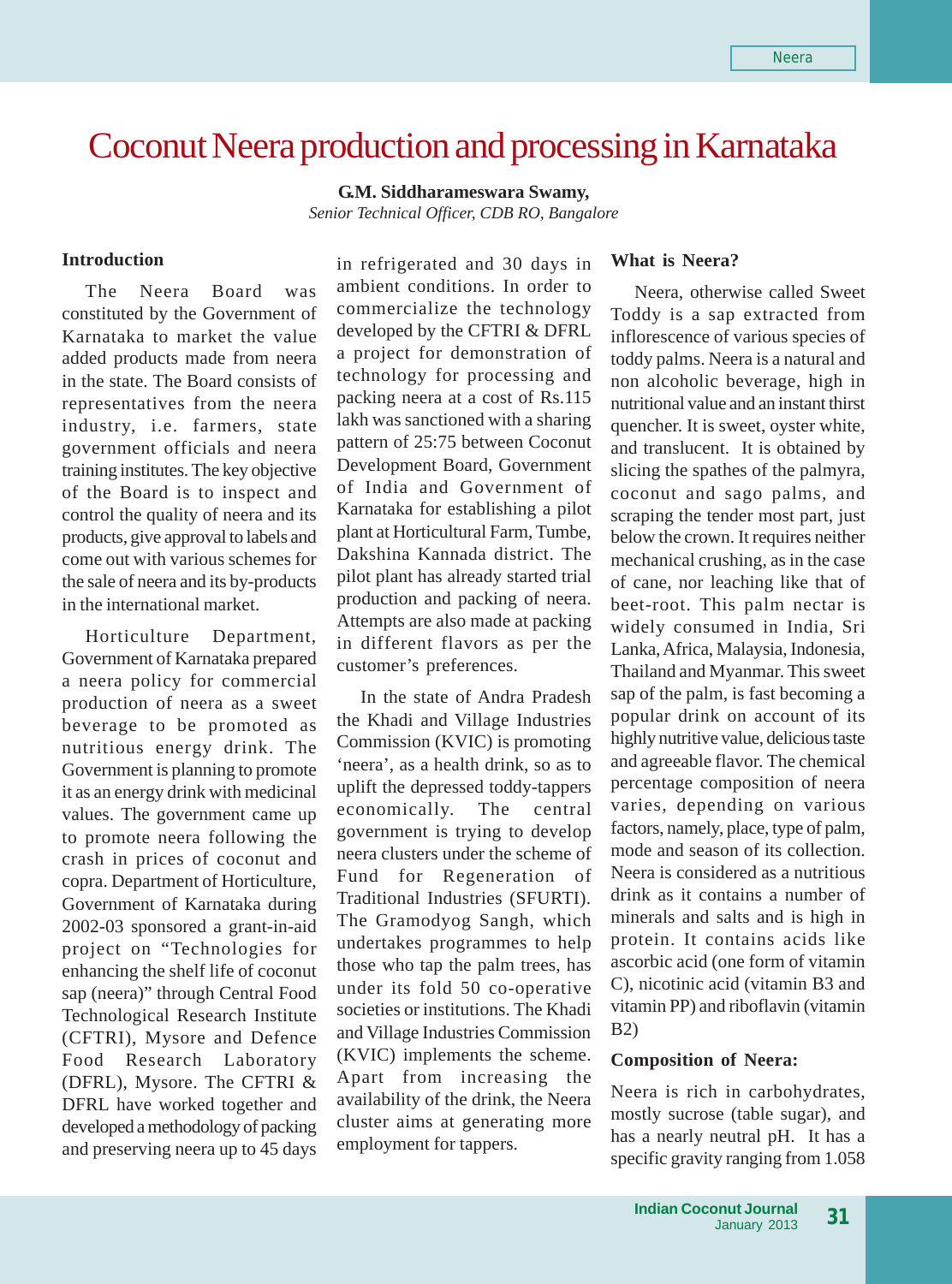to 1.077. Composition of neera is given below:

| <b>Substance</b>                | <b>Concentrati</b><br>on<br>(gms per<br>$100$ ml.) |
|---------------------------------|----------------------------------------------------|
| <b>Sucrose (table</b><br>sugar) | 12.3 - 17.4                                        |
| <b>Total ash</b>                | $0.11 - 0.41$                                      |
| <b>Protein</b>                  | $0.23 - 0.32$                                      |
| Ascorbic acid                   | $0.016 - 0.030$                                    |
| <b>Total solids</b>             | 15.2 - 19.7                                        |

### **Production of Neera**

Neera is collected every morning just at sunrise. The sap is extracted and collected by a tapper. The sap is collected from the cut flower of the palm. A container is fastened to the flower stump to collect the sap. The white liquid that initially collects tends to be very sweet and non- alcoholic. Neera is brought down from the top of the tree in either earthen pots or vessels, and then poured into stainless steel containers and bigger vessels, after being filtered through a fine mesh cloth or wire-mesh. Neera collected as above contains all the constituents of a cool and healthy drink with food and mineral value. It keeps the human system cool and improves digestion. Fresh neera, as it trickles from the tree, is easily susceptible to fermentation at ordinary temperature, unless it is quickly treated with some preservative.

## **Technological Developments:**

Neera is highly susceptible to natural fermentation at ambient temperature within a few hours of extraction from palms. Once fermented, it transforms to toddy with 4% alcohol. Using several technologies developed by various research institutes, neera can be processed and preserved in its natural form to retain the vitamins, sugar, and other nutrients beneficial for health. To preserve and extend the shelf life of neera, heat preservation techniques such as pasteurization are used. A special filtration technique to enhance the shelf life of neera was developed by the National Chemical Laboratory, Pune, and technologies for the preservation and processing of neera was developed by the Central Food Technological Research Institute, Mysore.

## **Value added products from Neera**

**Palm Syrup**: Palm syrup is produced when fresh neera is heated and concentrated into syrup.

In many countries, palm, syrup is used as a health and wellness drink and is prevalently used in Ayurveda and other systems of medicine. The fresh neera is rich in carbohydrates with sucrose as its main constituent.

**Palm wine**: Palm wine is an alcoholic beverage created from the sap of various species of palm tree such as the palmyra, date palms and coconut palms. Palm sap begins fermenting immediately after collection, due to natural yeasts in the pores of pot and air (often spurred by residual yeast left in the collecting container). Within two hours, fermentation yields an aromatic wine of up to 4% alcohol content, mildly intoxicating and sweet. The wine may be allowed to ferment longer, up to a day, to yield a stronger, more sour and acidic taste.

In India, palm wine or toddy is served as either neera or padaneer (a sweet, non-alcoholic beverage derived from fresh sap) or kallu (a sour beverage made from fermented sap, but not as strong as wine). Kallu is usually drunk soon after fermentation by the end of day, as it becomes more sour and acidic day by day. Spices are also added in order to brew and drink and give it its distinct taste.



*Processed neera Packing neera Packed neera*